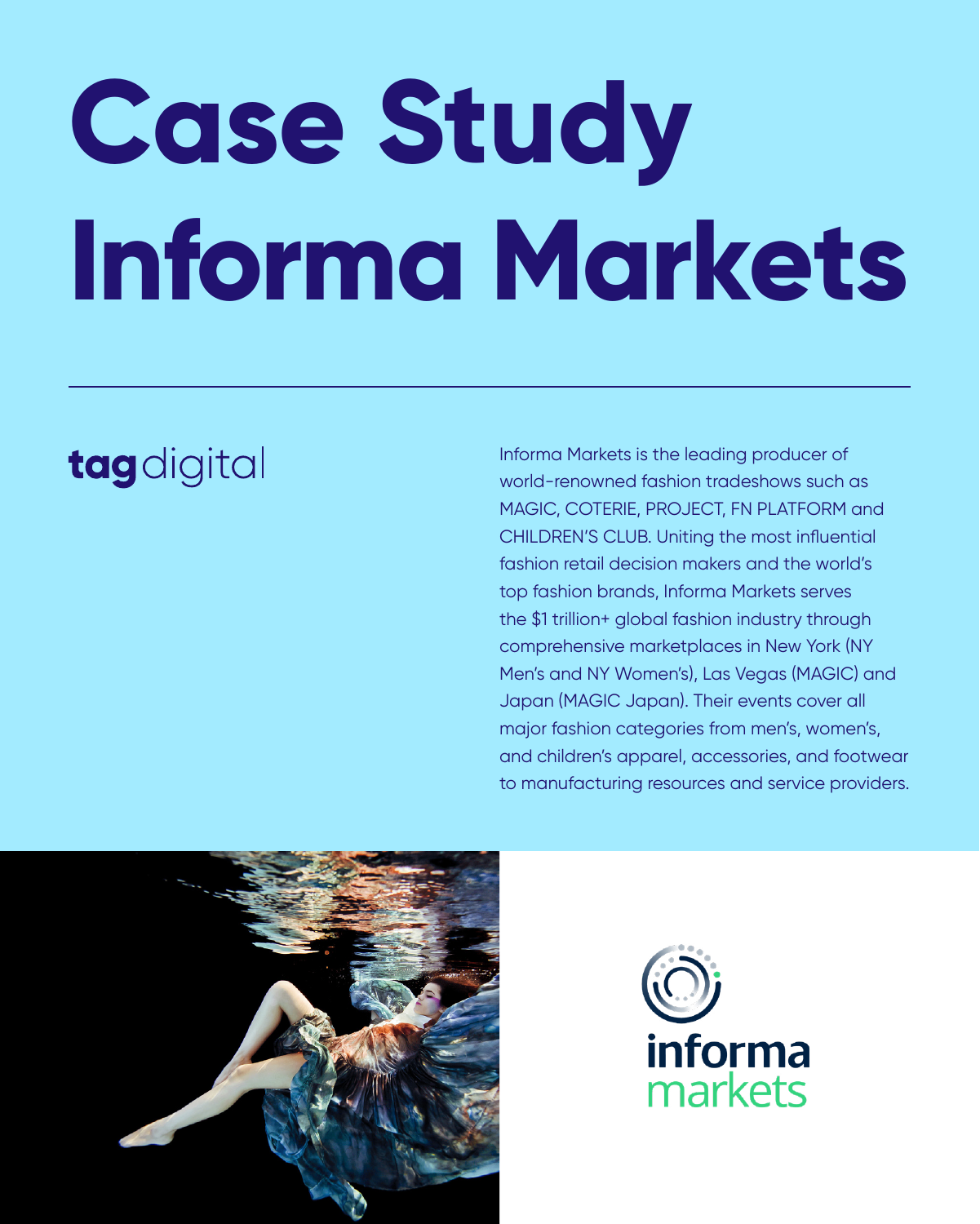To drive website traffic and visitor registrations for each of their events across New York, Vegas & Miami. We supported them via a mix of brand and non-brand search, as well as display remarketing.

- Drive high quality traffic
- Deliver visitor registrations

- Tailored Google Search advertising served users relevant content at multiple stages ofthe customer journey
- Geo-location campaigns targeted potential attendees in the show's home cities of LasVegas, New York and Miami
- Created custom intent audiences for users with browsing history of related keywords, interest in competitor events and competitor domains signifying a likelihood to convert
- Supported struggling geo-locations with remarketing campaigns to previous website users and YouTube campaigns aimed at generating event awareness.
- Various different ad copy were tested to ensure that ad group performance was continually optimised
- Optimised campaign performance by monitoring metrics such as conversion rate (CR) and cost-per-acquisition (CPA), and utilising smart bidding strategies
- Used remarketing lists and display marketing campaigns to specifically target previous website visitors who viewed relevant event website pages
- Instagram stories performed particularly well for this brand.

In line with the objectives, our campaigns on Google, Facebook, Bing/Microsoft and Instagram focused on driving conversions, using visitor registrations as our main KPI to measure performance.

#### **The Challenge**

#### **The Approach**

## tagdigital